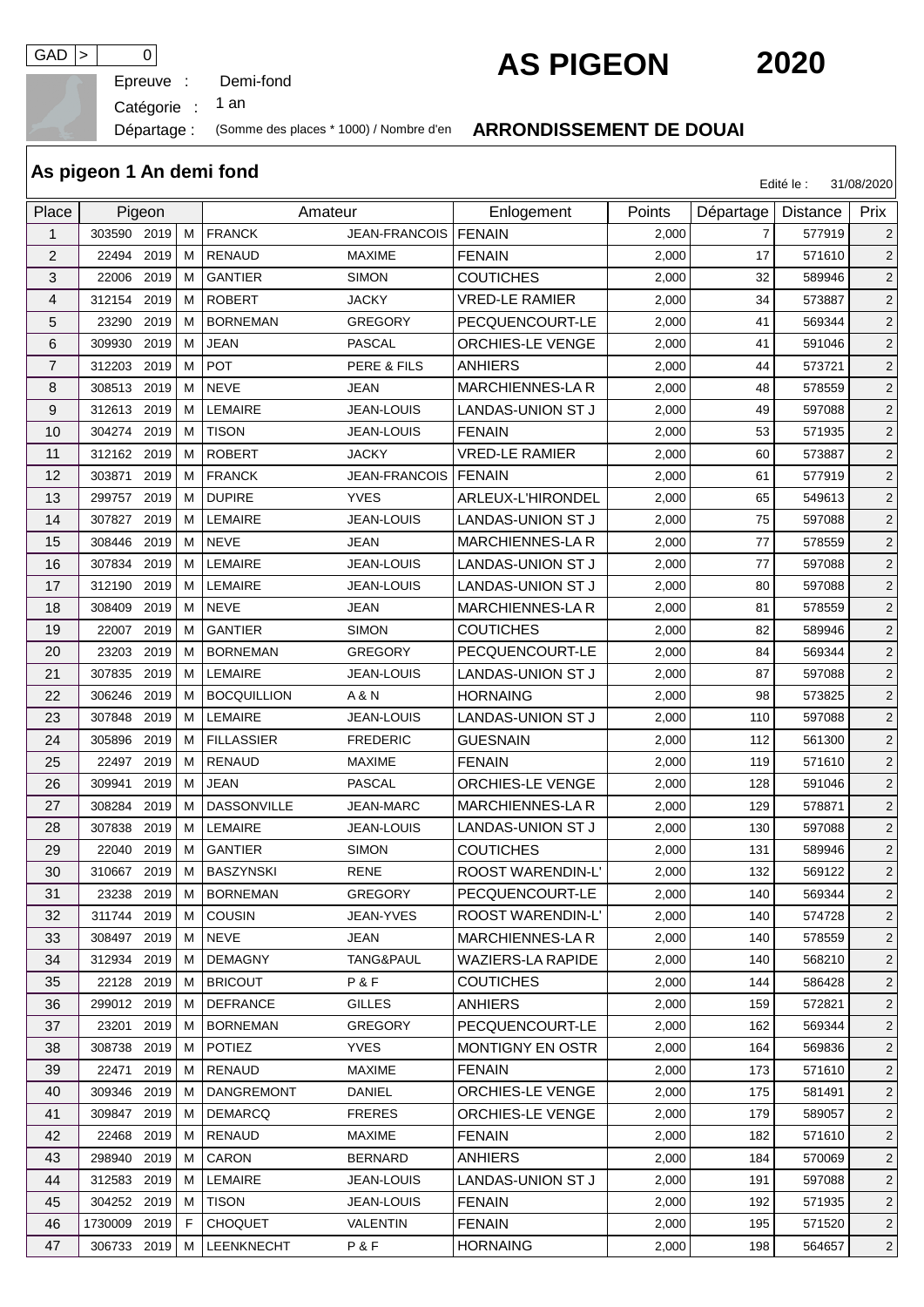| 48       | 306219 2019    | м      | <b>BOCQUILLION</b>                | A & N                  | <b>HORNAING</b>                      | 2,000          | 199        | 573825           | $\overline{2}$                   |
|----------|----------------|--------|-----------------------------------|------------------------|--------------------------------------|----------------|------------|------------------|----------------------------------|
| 49       | 299196 2019    | M      | <b>DORDAIN</b>                    | JEAN-JACQUES           | ARLEUX-L'HIRONDEL                    | 2,000          | 200        | 538194           | $\overline{c}$                   |
| 50       | 2019<br>308295 | м      | <b>DASSONVILLE</b>                | <b>JEAN-MARC</b>       | <b>MARCHIENNES-LAR</b>               | 2,000          | 202        | 578871           | $\overline{2}$                   |
| 51       | 2019<br>299028 | м      | <b>DEFRANCE</b>                   | <b>GILLES</b>          | <b>ANHIERS</b>                       | 2,000          | 204        | 572821           | $\overline{2}$                   |
| 52       | 311746 2019    | M      | <b>COUSIN</b>                     | JEAN-YVES              | ROOST WARENDIN-L'                    | 2,000          | 208        | 574728           | $\overline{2}$                   |
| 53       | 301831<br>2019 | м      | <b>GANTIER</b>                    | <b>SIMON</b>           | <b>COUTICHES</b>                     | 2,000          | 209        | 589946           | $\overline{c}$                   |
| 54       | 2019<br>304283 | м      | <b>TISON</b>                      | JEAN-LOUIS             | <b>FENAIN</b>                        | 2,000          | 211        | 571935           | $\overline{c}$                   |
| 55       | 309833 2019    | м      | <b>DEMARCQ</b>                    | <b>FRERES</b>          | <b>ORCHIES-LE VENGE</b>              | 2,000          | 212        | 589057           | $\overline{c}$                   |
| 56       | 312590 2019    | м      | POT                               | PERE & FILS            | <b>ANHIERS</b>                       | 2,000          | 219        | 573721           | 2                                |
| 57       | 2019<br>318448 | м      | <b>JEAN</b>                       | <b>PASCAL</b>          | ORCHIES-LE VENGE                     | 2,000          | 222        | 591046           | $\overline{2}$                   |
| 58       | 2019<br>298838 | м      | LAINE                             | ERIC                   | <b>ANHIERS</b>                       | 2,000          | 226        | 570501           | $\overline{c}$                   |
| 59       | 22498 2019     | м      | <b>RENAUD</b>                     | <b>MAXIME</b>          | <b>FENAIN</b>                        | 2,000          | 226        | 571610           | $\overline{c}$                   |
| 60       | 306803 2019    | м      | <b>RENAUD</b>                     | <b>MAXIME</b>          | <b>FENAIN</b>                        | 2,000          | 227        | 571610           | $\overline{c}$                   |
| 61       | 23206<br>2019  | M      | <b>BORNEMAN</b>                   | <b>GREGORY</b>         | PECQUENCOURT-LE                      | 2,000          | 227        | 569344           | $\overline{2}$                   |
| 62       | 2019<br>309348 | м      | <b>DANGREMONT</b>                 | DANIEL                 | ORCHIES-LE VENGE                     | 2,000          | 232        | 581491           | $\overline{c}$                   |
| 63       | 298843 2019    | м      | <b>LAINE</b>                      | <b>ERIC</b>            | <b>ANHIERS</b>                       | 2,000          | 237        | 570501           | $\overline{c}$                   |
| 64       | 313123 2019    | E      | <b>KUCHCINSKI</b>                 | <b>FRERES</b>          | <b>WAZIERS-LA RAPIDE</b>             | 2,000          | 237        | 567546           | $\overline{c}$                   |
| 65       | 4136417 2019   | м      | <b>RENAUD</b>                     | <b>MAXIME</b>          | <b>FENAIN</b>                        | 2,000          | 240        | 571610           | $\overline{c}$                   |
| 66       | 308451<br>2019 | м      | <b>NEVE</b>                       | <b>JEAN</b>            | MARCHIENNES-LA R                     | 2,000          | 242        | 578559           | $\overline{c}$                   |
| 67       | 298854 2019    | м      | LAINE                             | <b>ERIC</b>            | <b>ANHIERS</b>                       | 2,000          | 246        | 570501           | 2                                |
| 68       | 300484<br>2019 | M      | <b>DELROT</b>                     | <b>MICHEL</b>          | <b>AUBERCHICOURT</b>                 | 2,000          | 250        | 562419           | $\overline{2}$                   |
| 69       | 2019<br>311054 | м      | <b>GODIN</b>                      | <b>PASCAL</b>          | ROOST WARENDIN-L'                    | 2,000          | 251        | 569566           | $\overline{c}$                   |
| 70       | 22448 2019     | м      | LEENKNECHT                        | P&F                    | <b>HORNAING</b>                      | 2,000          | 252        | 564657           | $\overline{c}$                   |
| 71       | 311151<br>2019 | м      | <b>BASZYNSKI</b>                  | <b>RENE</b>            | ROOST WARENDIN-L'                    | 2,000          | 253        | 569122           | $\overline{c}$                   |
| 72       | 304517<br>2019 | M      | <b>DELROT</b>                     | <b>TONY</b>            | <b>FENAIN</b>                        | 2,000          | 253        | 570170           | $\overline{2}$                   |
| 73       | 306222 2019    | м      | <b>BOCQUILLION</b>                | A & N                  | <b>HORNAING</b>                      | 2,000          | 258        | 573825           | $\overline{c}$                   |
|          | 310156 2019    |        | PIEDANNA                          | <b>RAYMOND</b>         |                                      |                |            |                  |                                  |
| 74<br>75 | 310673 2019    | M<br>м | <b>BASZYNSKI</b>                  | <b>RENE</b>            | PECQUENCOURT-LE<br>ROOST WARENDIN-L' | 2,000<br>2,000 | 261<br>262 | 567680<br>569122 | $\overline{c}$<br>$\overline{2}$ |
| 76       | 303589 2019    | м      | <b>FRANCK</b>                     | JEAN-FRANCOIS   FENAIN |                                      | 2,000          | 266        | 577919           | 2                                |
| 77       | 299184 2019    | м      | <b>DORDAIN</b>                    | JEAN-JACQUES           | ARLEUX-L'HIRONDEL                    | 2,000          | 272        | 538194           | $\overline{2}$                   |
| 78       | 304247 2019    | M      | <b>FRANCK</b>                     | JEAN-FRANCOIS   FENAIN |                                      | 2,000          | 275        | 577919           | $\overline{2}$                   |
|          |                |        |                                   | JEAN-CLAUDE            | <b>ANHIERS</b>                       |                |            |                  |                                  |
| 79       | 271121<br>2019 | M      | <b>BRIENNE</b>                    | P & F                  |                                      | 2,000          | 281        | 573172           | $\overline{2}$                   |
| 80       | 306788 2019    | M      | <b>LEENKNECHT</b><br><b>TISON</b> |                        | <b>HORNAING</b>                      | 2,000<br>2,000 | 281        | 564657           | $\overline{2}$                   |
| 81       | 303876 2019    | M      |                                   | JEAN-LOUIS             | <b>FENAIN</b>                        |                | 285        | 571935           | $\overline{2}$                   |
| 82       | 307820<br>2019 | м      | LEMAIRE                           | JEAN-LOUIS             | <b>LANDAS-UNION ST J</b>             | 2,000          | 292        | 597088           | $\overline{2}$                   |
| 83       | 2019<br>307818 | M      | LEMAIRE                           | JEAN-LOUIS             | LANDAS-UNION ST J                    | 2,000          | 295        | 597088           | $\overline{2}$                   |
| 84       | 298955 2019    | м      | CARON                             | <b>BERNARD</b>         | <b>ANHIERS</b>                       | 2,000          | 295        | 570069           | $\overline{2}$                   |
| 85       | 300470 2019    | M      | <b>DELROT</b>                     | <b>MICHEL</b>          | <b>AUBERCHICOURT</b>                 | 2,000          | 302        | 562419           | $\overline{2}$                   |
| 86       | 308711<br>2019 | м      | <b>MATUSZEWSKI</b>                | <b>EDOUARD</b>         | <b>VRED-LE RAMIER</b>                | 2,000          | 312        | 567348           | $\overline{c}$                   |
| 87       | 299796 2019    | м      | <b>DUPIRE</b>                     | <b>YVES</b>            | ARLEUX-L'HIRONDEL                    | 2,000          | 316        | 549613           | $\overline{2}$                   |
| 88       | 304503 2019    | м      | <b>DELROT</b>                     | <b>TONY</b>            | <b>FENAIN</b>                        | 2,000          | 316        | 570170           | $\overline{2}$                   |
| 89       | 300604 2019    | М      | LEFEBVRE                          | P&F                    | <b>AUBERCHICOURT</b>                 | 2,000          | 319        | 566248           | $\overline{c}$                   |
| 90       | 23718 2019     | м      | PIEDANNA                          | <b>RAYMOND</b>         | PECQUENCOURT-LE                      | 2,000          | 329        | 567680           | $\overline{2}$                   |
| 91       | 311741<br>2019 | м      | <b>GODIN</b>                      | <b>PASCAL</b>          | ROOST WARENDIN-L'                    | 2,000          | 330        | 569566           | $\overline{2}$                   |
| 92       | 2019<br>304511 | м      | <b>DELROT</b>                     | <b>TONY</b>            | <b>FENAIN</b>                        | 2,000          | 336        | 570170           | $\overline{2}$                   |
| 93       | 309448<br>2019 | М      | <b>WAUTIER</b>                    | <b>GILBERT</b>         | BEUVRY LA FÔRET                      | 2,000          | 337        | 591261           | $\overline{2}$                   |
| 94       | 2019<br>306709 | F.     | LEENKNECHT                        | P&F                    | <b>HORNAING</b>                      | 2,000          | 340        | 564657           | $\overline{2}$                   |
| 95       | 21450 2019     | м      | <b>DESCAMP</b>                    | <b>JOEL</b>            | <b>AUBERCHICOURT</b>                 | 2,000          | 342        | 554493           | $\overline{2}$                   |
| 96       | 309965 2019    | М      | <b>JEAN</b>                       | <b>PASCAL</b>          | <b>ORCHIES-LE VENGE</b>              | 2,000          | 349        | 591046           | $\overline{2}$                   |
| 97       | 312764<br>2019 | м      | <b>LEWILLON</b>                   | <b>FRANCIS</b>         | <b>WAZIERS-LA RAPIDE</b>             | 2,000          | 350        | 557779           | $\overline{c}$                   |
| 98       | 314661<br>2019 | м      | LIENARD                           | RUDY                   | <b>HORNAING</b>                      | 2,000          | 360        | 568552           | $\overline{2}$                   |
| 99       | 21443 2019     | м      | <b>DESCAMP</b>                    | <b>JOEL</b>            | <b>AUBERCHICOURT</b>                 | 2,000          | 361        | 554493           | $\overline{2}$                   |
| 100      | 307659 2019    | м      | <b>TIBERGHIEN</b>                 | JEAN-JACQUES           | BEUVRY LA FÔRET                      | 2,000          | 365        | 582231           | 2                                |
| 101      | 305813 2019    | М      | <b>FILLASSIER</b>                 | <b>FREDERIC</b>        | <b>GUESNAIN</b>                      | 2,000          | 371        | 561300           | $\overline{2}$                   |
| 102      | 300567 2019    | M      | <b>MARTIN</b>                     | PHILIPPE               | AUBERCHICOURT                        | 2,000          | 372        | 554874           | $\sqrt{2}$                       |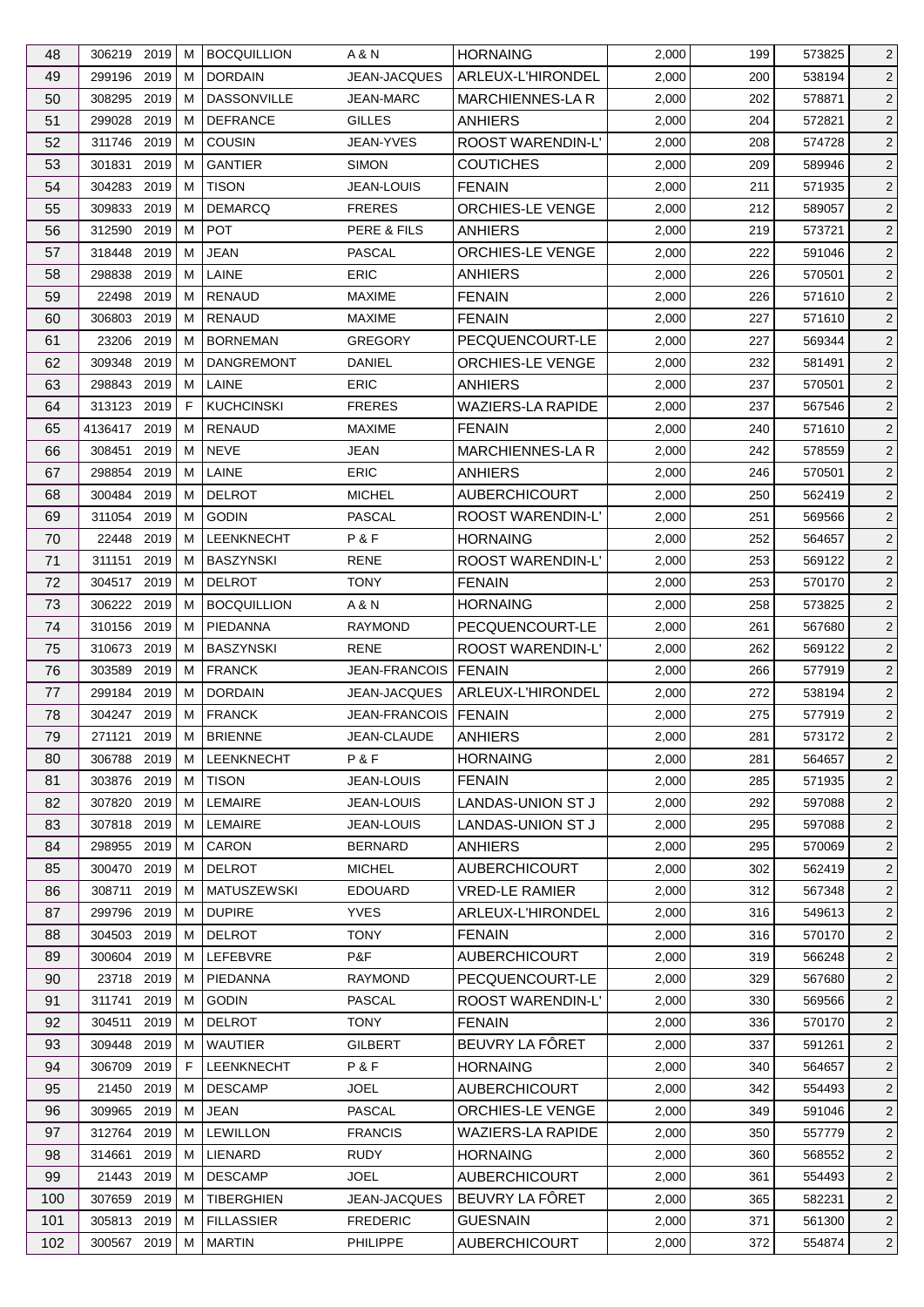| 103 | 310319 2019          |      | м  | <b>GUINEZ</b>                      | <b>GUY</b>                   | <b>VRED-LE RAMIER</b>                               | 2,000 | 383            | 570419 | $\overline{2}$               |
|-----|----------------------|------|----|------------------------------------|------------------------------|-----------------------------------------------------|-------|----------------|--------|------------------------------|
| 104 | 312204               | 2019 | м  | <b>POT</b>                         | PERE & FILS                  | <b>ANHIERS</b>                                      | 2,000 | 391            | 573721 | $\overline{c}$               |
| 105 | 308696               | 2019 | M  | <b>JAHN</b>                        | <b>GIANNY</b>                | <b>VRED-LE RAMIER</b>                               | 2,000 | 395            | 567191 | $\overline{2}$               |
| 106 | 304291               | 2019 | м  | VAILLE                             | PASCAL                       | <b>FENAIN</b>                                       | 2,000 | 396            | 571305 | $\overline{2}$               |
| 107 | 309533               | 2019 | м  | <b>DESMONS</b>                     | <b>LUCIEN</b>                | <b>ORCHIES-LE VENGE</b>                             | 2,000 | 409            | 591970 | $\overline{2}$               |
| 108 | 312761               | 2019 | м  | <b>LEWILLON</b>                    | <b>FRANCIS</b>               | <b>WAZIERS-LA RAPIDE</b>                            | 2,000 | 412            | 557779 | $\overline{c}$               |
| 109 | 311385               | 2019 | м  | <b>COUSIN</b>                      | <b>JEAN-YVES</b>             | <b>ROOST WARENDIN-L'</b>                            | 2,000 | 428            | 574728 | $\overline{2}$               |
| 110 | 310317 2019          |      | м  | <b>GUINEZ</b>                      | <b>GUY</b>                   | <b>VRED-LE RAMIER</b>                               | 2,000 | 453            | 570419 | $\overline{c}$               |
| 111 | 298836               | 2019 | м  | LAINE                              | <b>ERIC</b>                  | <b>ANHIERS</b>                                      | 1,000 | $\mathbf{1}$   | 287761 | $\mathbf{1}$                 |
| 112 | 22490                | 2019 | м  | <b>RENAUD</b>                      | <b>MAXIME</b>                | <b>FENAIN</b>                                       | 1,000 | $\overline{2}$ | 282359 | $\mathbf{1}$                 |
| 113 | 305819               | 2019 | м  | <b>FILLASSIER</b>                  | <b>FREDERIC</b>              | <b>GUESNAIN</b>                                     | 1,000 | 3              | 283150 | $\mathbf{1}$                 |
| 114 | 23954 2019           |      | м  | <b>POTEAUX</b>                     | <b>JULES</b>                 | <b>FENAIN</b>                                       | 1,000 | 5              | 288090 | $\mathbf{1}$                 |
| 115 | 309447               | 2019 | м  | <b>WAUTIER</b>                     | GILBERT                      | BEUVRY LA FÔRET                                     | 1,000 | $\overline{7}$ | 292851 | $\mathbf{1}$                 |
| 116 | 298898               | 2019 | M  | <b>BRIENNE</b>                     | JEAN-CLAUDE                  | <b>ANHIERS</b>                                      | 1,000 | $\overline{7}$ | 288957 | $\mathbf{1}$                 |
| 117 | 298866               | 2019 | м  | <b>BRIENNE</b>                     | JEAN-CLAUDE                  | ANHIERS                                             | 1,000 | 8              | 288957 | $\mathbf{1}$                 |
| 118 | 34394 2019           |      | м  | <b>DUMORTIER</b>                   | ALAIN                        | ARLEUX-L'HIRONDEL                                   | 1,000 | 9              | 280502 | $\mathbf{1}$                 |
| 119 | 311085               | 2019 | M  | <b>GODIN</b>                       | <b>PASCAL</b>                | ROOST WARENDIN-L'                                   | 1,000 | 11             | 286642 | $\mathbf{1}$                 |
| 120 | 298745 2019          |      | м  | <b>POT</b>                         | PERE & FILS                  | ANHIERS                                             | 1,000 | 12             | 289068 | $\mathbf{1}$                 |
| 121 | 310296 2019          |      | м  | <b>GUINEZ</b>                      | <b>GUY</b>                   | <b>VRED-LE RAMIER</b>                               | 1,000 | 14             | 288102 | $\mathbf{1}$                 |
| 122 | 22499                | 2019 | м  | RENAUD                             | <b>MAXIME</b>                | <b>FENAIN</b>                                       | 1,000 | 16             | 282359 | $\mathbf{1}$                 |
| 123 | 305825               | 2019 | м  | <b>FILLASSIER</b>                  | <b>FREDERIC</b>              | <b>GUESNAIN</b>                                     | 1,000 | 21             | 283150 | $\mathbf{1}$                 |
| 124 | 306652 2019          |      | м  | <b>LECLERCQ</b>                    | <b>FRERES</b>                | <b>HORNAING</b>                                     | 1,000 | 21             | 282451 | $\mathbf{1}$                 |
| 125 | 34391                | 2019 | м  | <b>DUMORTIER</b>                   | <b>ALAIN</b>                 | ARLEUX-L'HIRONDEL                                   | 1,000 | 21             | 280502 | $\mathbf{1}$                 |
| 126 | 307124 2019          |      | м  | <b>TISON</b>                       | <b>JEAN-LOUIS</b>            | <b>FENAIN</b>                                       | 1,000 | 23             | 282607 | $\mathbf{1}$                 |
| 127 | 363675               | 2019 | M  | <b>DUMORTIER</b>                   | ALAIN                        | ARLEUX-L'HIRONDEL                                   | 1,000 | 23             | 280502 | $\mathbf{1}$                 |
| 128 | 311077 2019          |      | м  | <b>GODIN</b>                       | PASCAL                       | ROOST WARENDIN-L'                                   | 1,000 | 24             | 286642 | $\mathbf{1}$                 |
| 129 | 34384 2019           |      | м  | <b>DUMORTIER</b>                   | <b>ALAIN</b>                 | ARLEUX-L'HIRONDEL                                   | 1,000 | 27             | 280502 | $\mathbf{1}$                 |
| 130 | 299243               | 2019 | м  | <b>TETART</b>                      | <b>SEBASTIEN</b>             | ARLEUX-L'HIRONDEL                                   | 1,000 | 27             | 269665 | $\mathbf{1}$                 |
| 131 | 312207 2019          |      | м  | <b>POT</b>                         | PERE & FILS                  | ANHIERS                                             | 1,000 | 27             | 289068 | $\mathbf{1}$                 |
| 132 | 312949               | 2019 | м  | <b>DEMAGNY</b>                     | <b>TANG&amp;PAUL</b>         | <b>WAZIERS-LA RAPIDE</b>                            | 1,000 | 29             | 286300 | $\mathbf{1}$                 |
| 133 | 298805               | 2019 | M  | LAINE                              | <b>ERIC</b>                  | <b>ANHIERS</b>                                      | 1,000 | 32             | 287761 | $\mathbf{1}$                 |
| 134 | 306708 2019 M        |      |    | <b>LEENKNECHT</b>                  | P&F                          | <b>HORNAING</b>                                     | 1,000 | 33             | 285639 | $\mathbf{1}$                 |
| 135 | 330030 2019          |      | М  | <b>BOCQUILLION</b>                 | A & N                        | <b>HORNAING</b>                                     | 1,000 | 33             | 283381 | $\mathbf{1}$                 |
| 136 | 310723 2019          |      | м  | <b>BUTRUILLE</b>                   | <b>DOMINIQUE</b>             | ROOST WARENDIN-L'                                   | 1,000 | 33             | 290499 | $\mathbf{1}$                 |
| 137 | 310313 2019          |      | м  | <b>GUINEZ</b>                      | <b>GUY</b>                   | <b>VRED-LE RAMIER</b>                               | 1,000 | 35             | 288102 | $\mathbf{1}$                 |
| 138 | 363663               | 2019 | M  | <b>DUMORTIER</b>                   | <b>ALAIN</b>                 | ARLEUX-L'HIRONDEL                                   | 1,000 | 36             | 280502 | $\mathbf{1}$                 |
| 139 | 313198               | 2019 | F. | <b>KUCHCINSKI</b>                  | <b>FRERES</b>                | <b>WAZIERS-LA RAPIDE</b>                            | 1,000 | 37             | 281601 | $\mathbf{1}$                 |
| 140 | 23996 2019           |      | м  | <b>FRANCK</b>                      | <b>JEAN-FRANCOIS</b>         | <b>FENAIN</b>                                       | 1,000 | 38             | 292307 | $\mathbf{1}$                 |
| 141 | 22017                | 2019 | м  | <b>GANTIER</b>                     | <b>SIMON</b>                 | <b>COUTICHES</b>                                    | 1,000 | 38             | 292919 | $\mathbf{1}$                 |
| 142 | 298862 2019          |      | м  | <b>BRIENNE</b>                     | JEAN-CLAUDE                  | <b>ANHIERS</b>                                      | 1,000 | 39             | 288957 | $\mathbf{1}$                 |
| 143 | 311037 2019          |      | F. | LIBERT                             | JEAN-PIERRE                  | <b>ROOST WARENDIN-L'</b>                            | 1,000 | 40             | 287936 | $\mathbf{1}$                 |
| 144 | 300133 2019          |      | м  | <b>FAVA</b>                        | <b>BENJAMIN</b>              | ARLEUX-L'HIRONDEL                                   | 1,000 | 41             | 277771 | $\mathbf{1}$                 |
| 145 | 4136397 2019         |      | м  | <b>RENAUD</b>                      | <b>MAXIME</b>                | <b>FENAIN</b>                                       | 1,000 | 44             | 282359 | $\mathbf{1}$                 |
| 146 | 306337               | 2019 | м  | <b>BODENNE</b>                     | P&F                          | <b>HORNAING</b>                                     | 1,000 | 45             | 276455 | $\mathbf{1}$                 |
| 147 | 300536               | 2019 | м  | <b>MARTIN</b>                      | <b>PHILIPPE</b>              | <b>AUBERCHICOURT</b>                                | 1,000 | 45             | 280411 | $\mathbf{1}$                 |
| 148 | 306728 2019          |      | F  | LEENKNECHT                         | P&F                          | <b>HORNAING</b>                                     | 1,000 | 46             | 279018 | $\mathbf{1}$                 |
| 149 | 23999                | 2019 | M  | <b>FRANCK</b>                      | <b>JEAN-FRANCOIS</b>         | <b>FENAIN</b>                                       | 1,000 | 47             | 292307 |                              |
|     |                      |      |    |                                    |                              |                                                     |       |                |        | $\mathbf{1}$                 |
| 150 | 314558               | 2019 | м  | CARON<br><b>TETART</b>             | <b>BERNARD</b>               | <b>ANHIERS</b>                                      | 1,000 | 49             | 287568 | $\mathbf{1}$                 |
| 151 | 299223 2019          | 2019 | м  | <b>KUCHCINSKI</b>                  | <b>SEBASTIEN</b>             | ARLEUX-L'HIRONDEL<br><b>WAZIERS-LA RAPIDE</b>       | 1,000 | 51<br>52       | 269665 | $\mathbf{1}$<br>$\mathbf{1}$ |
| 152 | 313111               |      | F  |                                    | <b>FRERES</b>                |                                                     | 1,000 |                | 285945 |                              |
| 153 | 23473 2019<br>310680 | 2019 | м  | <b>SZPERKA</b><br><b>BASZYNSKI</b> | <b>CLAUDE</b><br><b>RENE</b> | <b>MONTIGNY EN OSTR</b><br><b>ROOST WARENDIN-L'</b> | 1,000 | 52<br>53       | 281031 | $\mathbf{1}$                 |
| 154 |                      |      | м  | LIENARD                            | <b>RUDY</b>                  |                                                     | 1,000 |                | 282577 | $\mathbf{1}$                 |
| 155 | 306597 2019          |      | м  |                                    |                              | <b>HORNAING</b>                                     | 1,000 | 54             | 280896 | $\mathbf{1}$                 |
| 156 | 298738 2019          |      | м  | <b>POT</b>                         | PERE & FILS<br>P&F           | <b>ANHIERS</b><br><b>COUTICHES</b>                  | 1,000 | 55             | 289068 | $\mathbf{1}$                 |
| 157 | 22142 2019           |      | М  | <b>BRICOUT</b>                     |                              |                                                     | 1,000 | 56             | 295624 | $\mathbf{1}$                 |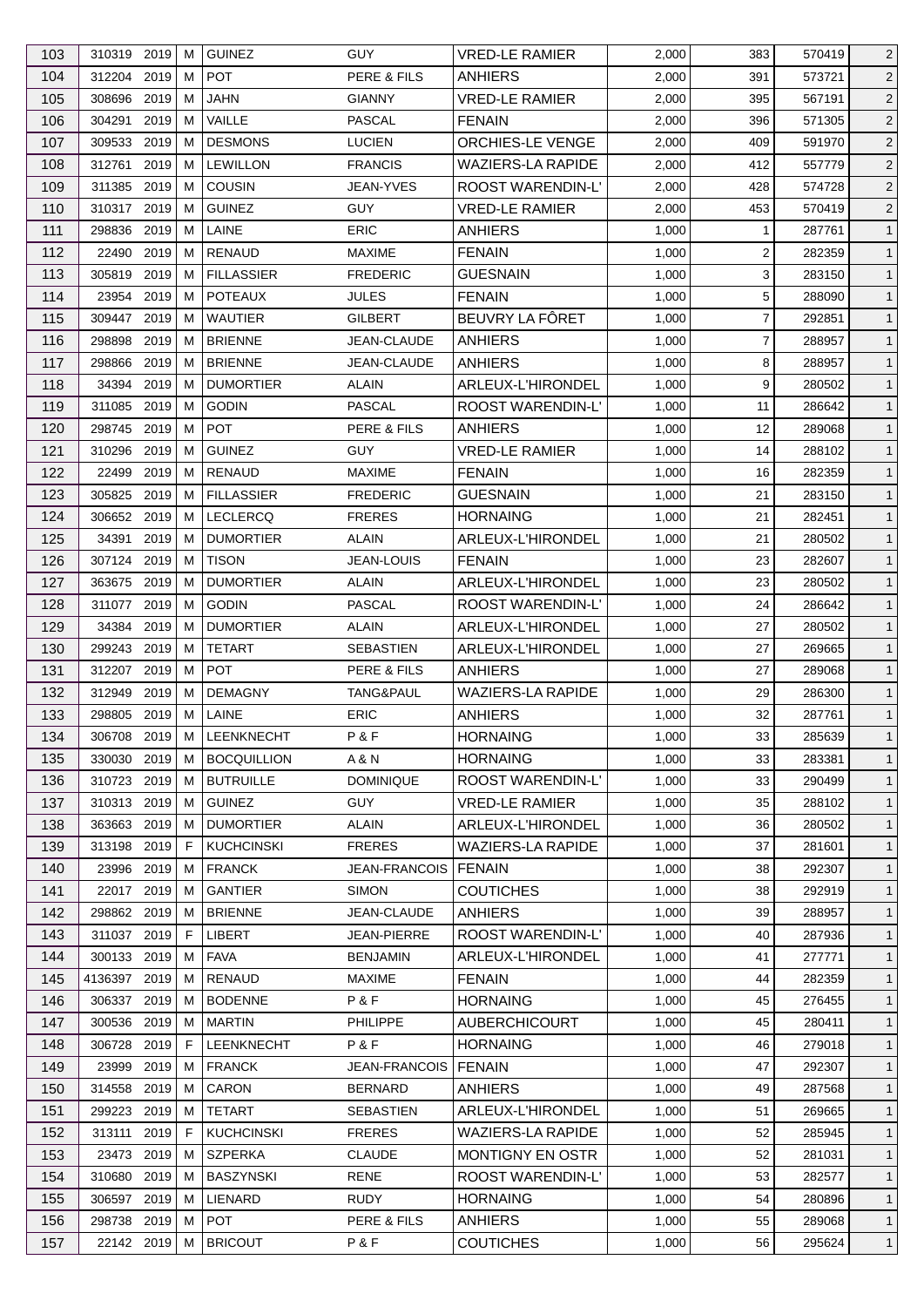| 158 | 312921 2019   |      | м  | <b>DEMAGNY</b>        | TANG&PAUL         | <b>WAZIERS-LA RAPIDE</b> | 1,000 | 57  | 286300 | $\mathbf{1}$ |
|-----|---------------|------|----|-----------------------|-------------------|--------------------------|-------|-----|--------|--------------|
| 159 | 22427 2019    |      | F  | LEENKNECHT            | P&F               | <b>HORNAING</b>          | 1,000 | 58  | 279018 | $\mathbf{1}$ |
| 160 | 311078 2019   |      | м  | <b>GODIN</b>          | <b>PASCAL</b>     | ROOST WARENDIN-L'        | 1,000 | 58  | 286642 | $\mathbf{1}$ |
| 161 | 22425 2019    |      | м  | LEENKNECHT            | P&F               | <b>HORNAING</b>          | 1,000 | 60  | 285639 | $\mathbf{1}$ |
| 162 | 306603        | 2019 | м  | <b>BOCQUILLION</b>    | A & N             | <b>HORNAING</b>          | 1,000 | 61  | 283381 | $\mathbf{1}$ |
| 163 | 310713        | 2019 | м  | <b>BUTRUILLE</b>      | <b>DOMINIQUE</b>  | <b>ROOST WARENDIN-L'</b> | 1,000 | 62  | 290499 | $\mathbf{1}$ |
| 164 | 22409         | 2019 | F  | LEENKNECHT            | P&F               | <b>HORNAING</b>          | 1,000 | 62  | 279018 | $\mathbf{1}$ |
| 165 | 342593        | 2019 | м  | COUSIN                | <b>JEAN-YVES</b>  | ROOST WARENDIN-L'        | 1,000 | 64  | 289431 | $\mathbf{1}$ |
| 166 | 23949         | 2019 | м  | <b>POTEAUX</b>        | <b>JULES</b>      | <b>FENAIN</b>            | 1,000 | 64  | 288090 | $\mathbf{1}$ |
| 167 | 22159         | 2019 | м  | <b>BRICOUT</b>        | P&F               | <b>COUTICHES</b>         | 1,000 | 66  | 295624 | $\mathbf{1}$ |
| 168 | 298921        | 2019 | м  | CARON                 | <b>BERNARD</b>    | <b>ANHIERS</b>           | 1,000 | 67  | 287568 | $\mathbf{1}$ |
| 169 | 301260        | 2019 | м  | <b>DEBRUILLE</b>      | <b>LUDOVIC</b>    | BEUVRY LA FÔRET          | 1,000 | 69  | 290849 | $\mathbf{1}$ |
| 170 | 311081        | 2019 | м  | <b>GODIN</b>          | <b>PASCAL</b>     | <b>ROOST WARENDIN-L'</b> | 1,000 | 70  | 286642 | $\mathbf{1}$ |
| 171 | 310651        | 2019 | м  | <b>BASZYNSKI</b>      | <b>RENE</b>       | ROOST WARENDIN-L'        | 1,000 | 71  | 282577 | $\mathbf{1}$ |
| 172 | 298899        | 2019 | м  | <b>BRIENNE</b>        | JEAN-CLAUDE       | <b>ANHIERS</b>           | 1,000 | 71  | 288957 | $\mathbf{1}$ |
| 173 | 308352 2019   |      | M  | <b>DESCARPENTRIES</b> | <b>MICHAEL</b>    | MARCHIENNES-LA R         | 1,000 | 72  | 285963 | $\mathbf{1}$ |
| 174 | 23953         | 2019 | м  | <b>POTEAUX</b>        | <b>JULES</b>      | <b>FENAIN</b>            | 1,000 | 76  | 288090 | $\mathbf{1}$ |
| 175 | 309838        | 2019 | м  | <b>DEMARCQ</b>        | <b>FRERES</b>     | ORCHIES-LE VENGE         | 1,000 | 76  | 297606 | $\mathbf{1}$ |
| 176 | 313290        | 2019 | м  | <b>JOUVENEZ</b>       | <b>RENE</b>       | <b>WAZIERS-LA RAPIDE</b> | 1,000 | 77  | 285136 | $\mathbf{1}$ |
| 177 | 299198        | 2019 | M  | <b>DORDAIN</b>        | JEAN-JACQUES      | ARLEUX-L'HIRONDEL        | 1,000 | 77  | 266837 | $\mathbf{1}$ |
| 178 | 22478 2019    |      | F  | RENAUD                | <b>MAXIME</b>     | <b>FENAIN</b>            | 1,000 | 78  | 282359 | $\mathbf{1}$ |
|     | 21432 2019    |      |    | <b>DESCAMP</b>        | <b>JOEL</b>       |                          |       | 80  | 280216 |              |
| 179 |               |      | м  |                       |                   | <b>AUBERCHICOURT</b>     | 1,000 |     |        | $\mathbf{1}$ |
| 180 | 298874 2019   |      | м  | <b>BRIENNE</b>        | JEAN-CLAUDE       | ANHIERS                  | 1,000 | 81  | 284215 | $\mathbf{1}$ |
| 181 | 302139 2019   |      | м  | <b>DEMETTE</b>        | JEAN-LUC          | DOUAI-L'UNION            | 1,000 | 82  | 284771 | $\mathbf{1}$ |
| 182 | 307844        | 2019 | м  | LEMAIRE               | <b>JEAN-LOUIS</b> | LANDAS-UNION ST J        | 1,000 | 82  | 295852 | $\mathbf{1}$ |
| 183 | 312910 2019   |      | м  | <b>DEMAGNY</b>        | TANG&PAUL         | <b>WAZIERS-LA RAPIDE</b> | 1,000 | 82  | 286300 | $\mathbf{1}$ |
| 184 | 298835        | 2019 | м  | LAINE                 | <b>ERIC</b>       | <b>ANHIERS</b>           | 1,000 | 83  | 287761 | $\mathbf{1}$ |
| 185 | 298707        | 2019 | м  | <b>DURET</b>          | <b>JEAN-MARIE</b> | <b>ANHIERS</b>           | 1,000 | 84  | 290079 | $\mathbf{1}$ |
| 186 | 307220        | 2019 | F. | <b>COUPIN</b>         | <b>JEAN-YVES</b>  | <b>HORNAING</b>          | 1,000 | 85  | 270968 | $\mathbf{1}$ |
| 187 | 310708        | 2019 | м  | <b>BUTRUILLE</b>      | <b>DOMINIQUE</b>  | ROOST WARENDIN-L'        | 1,000 | 87  | 290499 | $\mathbf{1}$ |
| 188 | 23530 2019    |      | M  | <b>COUSIN</b>         | JEAN-YVES         | <b>ROOST WARENDIN-L'</b> | 1,000 | 88  | 289431 | $\mathbf{1}$ |
| 189 | 310656 2019 M |      |    | BASZYNSKI             | RENE              | ROOST WARENDIN-L'        | 1,000 | 88  | 282577 | $\mathbf{1}$ |
| 190 | 299168 2019   |      | М  | <b>FIRMIN</b>         | <b>FRANCIS</b>    | ARLEUX-L'HIRONDEL        | 1,000 | 88  | 274944 | $\mathbf{1}$ |
| 191 | 312796 2019   |      | м  | <b>DELOFFRE</b>       | <b>MICHEL</b>     | <b>WAZIERS-LA RAPIDE</b> | 1,000 | 89  | 279400 | $\mathbf{1}$ |
| 192 | 305337 2019   |      | F  | CARNEAUX              | <b>REGIS</b>      | FLINES LEZ RÂCHES        | 1,000 | 89  | 291738 | $\mathbf{1}$ |
| 193 | 303957        | 2019 | м  | <b>MORELLE</b>        | ERIC              | <b>FENAIN</b>            | 1,000 | 91  | 292005 | $\mathbf{1}$ |
| 194 | 305121        | 2019 | м  | <b>MOSER</b>          | <b>CHRISTOPHE</b> | <b>WAZIERS-LA RAPIDE</b> | 1,000 | 92  | 285537 | $\mathbf{1}$ |
| 195 | 304510 2019   |      | м  | <b>DELROT</b>         | <b>TONY</b>       | <b>FENAIN</b>            | 1,000 | 92  | 281694 | $\mathbf{1}$ |
| 196 | 23950         | 2019 | м  | <b>POTEAUX</b>        | <b>JULES</b>      | <b>FENAIN</b>            | 1,000 | 94  | 288090 | $\mathbf{1}$ |
| 197 | 311810 2019   |      | м  | PIEDANNA              | <b>RAYMOND</b>    | PECQUENCOURT-LE          | 1,000 | 95  | 280548 | $\mathbf{1}$ |
| 198 | 309370 2019   |      | м  | <b>DANGREMONT</b>     | <b>DANIEL</b>     | ORCHIES-LE VENGE         | 1,000 | 95  | 293524 | $\mathbf{1}$ |
| 199 | 306743 2019   |      | м  | <b>LEENKNECHT</b>     | P&F               | <b>HORNAING</b>          | 1,000 | 96  | 279018 | $\mathbf{1}$ |
| 200 | 299006 2019   |      | м  | <b>DEFRANCE</b>       | <b>GILLES</b>     | <b>ANHIERS</b>           | 1,000 | 98  | 288792 | $\mathbf{1}$ |
| 201 | 22610 2019    |      | м  | <b>DEPOORTERE</b>     | GILBERT           | <b>HORNAING</b>          | 1,000 | 98  | 285568 | $\mathbf{1}$ |
| 202 | 299167 2019   |      | м  | <b>FIRMIN</b>         | <b>FRANCIS</b>    | ARLEUX-L'HIRONDEL        | 1,000 | 99  | 274944 | $\mathbf{1}$ |
| 203 | 315067        | 2019 | м  | <b>DEPOORTERE</b>     | GILBERT           | <b>HORNAING</b>          | 1,000 | 100 | 285568 | $\mathbf{1}$ |
| 204 | 310314        | 2019 | м  | <b>GUINEZ</b>         | <b>GUY</b>        | <b>VRED-LE RAMIER</b>    | 1,000 | 100 | 288102 | $\mathbf{1}$ |
| 205 | 306609        | 2019 | м  | <b>LECLERCQ</b>       | <b>FRERES</b>     | <b>HORNAING</b>          | 1,000 | 101 | 282451 | $\mathbf{1}$ |
| 206 | 302179 2019   |      | м  | <b>DESMARETS</b>      | <b>BERNARD</b>    | DOUAI-L'UNION            | 1,000 | 101 | 283252 | $\mathbf{1}$ |
| 207 | 312614        | 2019 | м  | LEMAIRE               | JEAN-LOUIS        | LANDAS-UNION ST J        | 1,000 | 102 | 301236 | $\mathbf{1}$ |
| 208 | 300366 2019   |      | м  | <b>ORIOT</b>          | <b>LIONEL</b>     | <b>AUBERCHICOURT</b>     | 1,000 | 102 | 277485 | $\mathbf{1}$ |
| 209 | 307850 2019   |      | м  | LEMAIRE               | JEAN-LOUIS        | LANDAS-UNION ST J        | 1,000 | 103 | 301236 | $\mathbf{1}$ |
| 210 | 312775 2019   |      | м  | <b>LEWILLON</b>       | <b>FRANCIS</b>    | <b>WAZIERS-LA RAPIDE</b> | 1,000 | 104 | 280827 | $\mathbf{1}$ |
| 211 | 306206 2019   |      | м  | <b>BOCQUILLION</b>    | A & N             | <b>HORNAING</b>          | 1,000 | 104 | 283381 | $\mathbf{1}$ |
| 212 | 300488 2019   |      | м  | DELROT                | <b>MICHEL</b>     | AUBERCHICOURT            | 1,000 | 106 | 284408 | $\mathbf{1}$ |
|     |               |      |    |                       |                   |                          |       |     |        |              |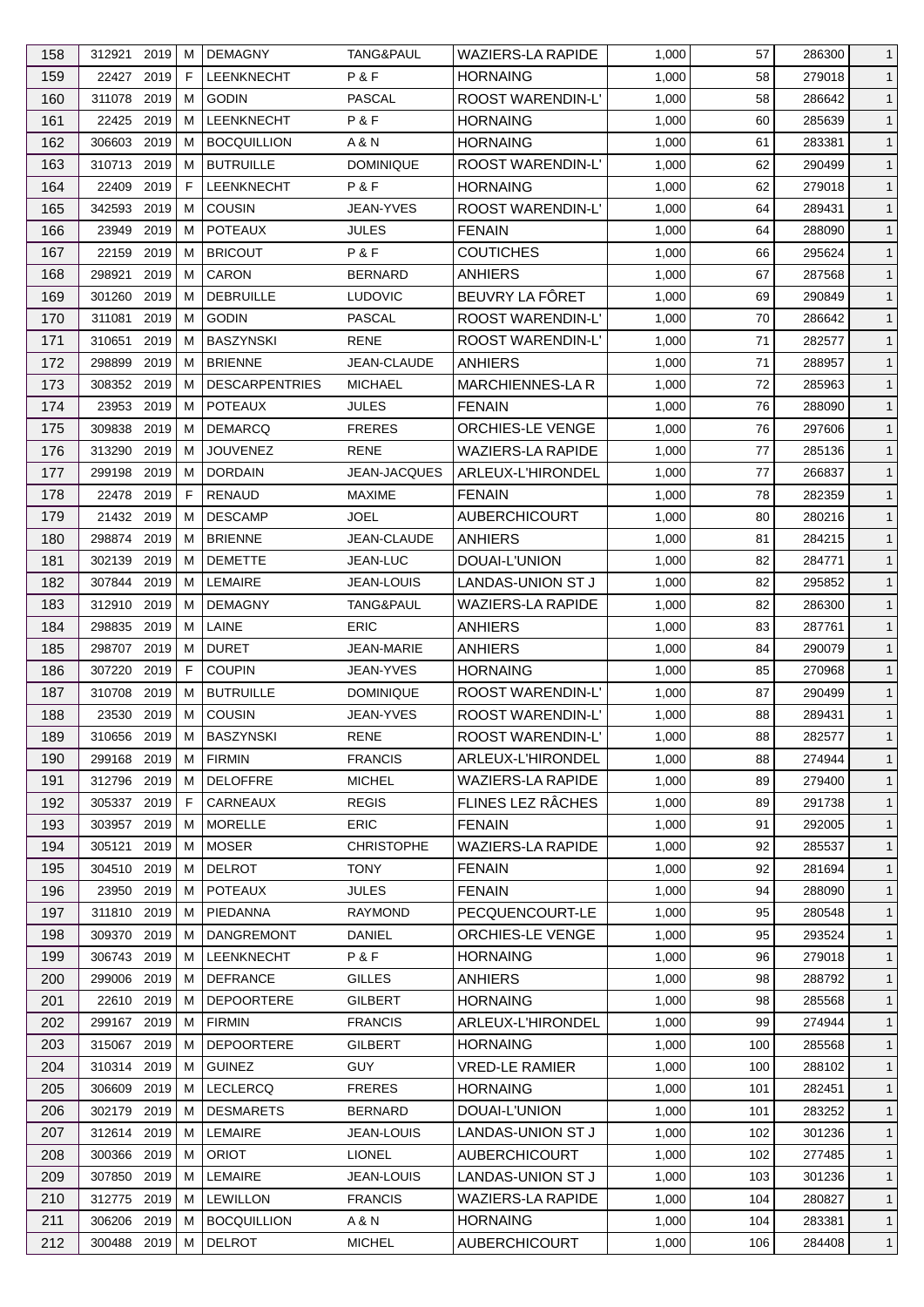| 213 | 298706 2019   |      | м | <b>DURET</b>       | <b>JEAN-MARIE</b>    | <b>ANHIERS</b>           | 1,000 | 106 | 290079 | $\mathbf{1}$ |
|-----|---------------|------|---|--------------------|----------------------|--------------------------|-------|-----|--------|--------------|
| 214 | 306109        | 2019 | м | LEFEBVRE           | P&F                  | <b>AUBERCHICOURT</b>     | 1,000 | 107 | 279844 | $\mathbf{1}$ |
| 215 | 298713 2019   |      | м | <b>DURET</b>       | <b>JEAN-MARIE</b>    | <b>ANHIERS</b>           | 1,000 | 107 | 290079 | $\mathbf{1}$ |
| 216 | 6145219       | 2019 | м | <b>DURET</b>       | <b>JEAN-MARIE</b>    | <b>ANHIERS</b>           | 1,000 | 109 | 285678 | $\mathbf{1}$ |
| 217 | 308697 2019   |      | м | JAHN               | <b>GIANNY</b>        | <b>VRED-LE RAMIER</b>    | 1,000 | 110 | 286297 | $\mathbf{1}$ |
| 218 | 299256        | 2019 | M | <b>TETART</b>      | <b>SEBASTIEN</b>     | ARLEUX-L'HIRONDEL        | 1,000 | 110 | 269665 | $\mathbf{1}$ |
| 219 | 309431        | 2019 | м | <b>DEHAUT</b>      | <b>YANICK</b>        | <b>ORCHIES-LE VENGE</b>  | 1,000 | 112 | 298597 | $\mathbf{1}$ |
| 220 | 292019        | 2019 | м | <b>BODENNE</b>     | P&F                  | <b>HORNAING</b>          | 1,000 | 112 | 276455 | $\mathbf{1}$ |
| 221 | 307675        | 2019 | м | <b>TIBERGHIEN</b>  | <b>JEAN-FRANCOIS</b> | LANDAS-UNION ST J        | 1,000 | 112 | 297214 | $\mathbf{1}$ |
| 222 | 304163        | 2019 | м | <b>RANVIN</b>      | <b>CHRISTIAN</b>     | <b>FENAIN</b>            | 1,000 | 113 | 288760 | $\mathbf{1}$ |
| 223 | 312155        | 2019 | м | <b>ROBERT</b>      | <b>JACKY</b>         | <b>VRED-LE RAMIER</b>    | 1,000 | 115 | 289802 | $\mathbf{1}$ |
| 224 | 23844 2019    |      | м | <b>BARGIACCHI</b>  | <b>YVES</b>          | <b>FENAIN</b>            | 1,000 | 115 | 281845 | $\mathbf{1}$ |
| 225 | 313237        | 2019 | м | <b>JOUVENEZ</b>    | RENE                 | <b>WAZIERS-LA RAPIDE</b> | 1,000 | 116 | 280434 | $\mathbf{1}$ |
| 226 | 22493         | 2019 | F | <b>RENAUD</b>      | <b>MAXIME</b>        | <b>FENAIN</b>            | 1,000 | 117 | 289251 | $\mathbf{1}$ |
| 227 | 310652 2019   |      | м | <b>BALLE</b>       | <b>JEREMY</b>        | <b>ANHIERS</b>           | 1,000 | 118 | 281792 | $\mathbf{1}$ |
| 228 | 298879        | 2019 | м | <b>BRIENNE</b>     | JEAN-CLAUDE          | <b>ANHIERS</b>           | 1,000 | 118 | 288957 | $\mathbf{1}$ |
| 229 | 307127        | 2019 | F | <b>CHOQUET</b>     | VALENTIN             | <b>FENAIN</b>            | 1,000 | 119 | 289195 | $\mathbf{1}$ |
| 230 | 23714 2019    |      | м | <b>VERHAEGHE</b>   | <b>BERTRAND</b>      | PECQUENCOURT-LE          | 1,000 | 120 | 280083 | $\mathbf{1}$ |
| 231 | 22465         | 2019 | F | <b>RENAUD</b>      | <b>MAXIME</b>        | <b>FENAIN</b>            | 1,000 | 121 | 282359 | $\mathbf{1}$ |
|     |               |      |   |                    | <b>ALAIN</b>         | ARLEUX-L'HIRONDEL        |       |     |        | $\mathbf{1}$ |
| 232 | 34388         | 2019 | м | <b>DUMORTIER</b>   |                      |                          | 1,000 | 121 | 280502 |              |
| 233 | 307219        | 2019 | м | <b>COUPIN</b>      | JEAN-YVES            | <b>HORNAING</b>          | 1,000 | 122 | 270968 | $\mathbf{1}$ |
| 234 | 21920         | 2019 | м | <b>WAUTIER</b>     | <b>GILBERT</b>       | BEUVRY LA FÔRET          | 1,000 | 122 | 298410 | $\mathbf{1}$ |
| 235 | 312192 2019   |      | м | <b>ROBERT</b>      | <b>JACKY</b>         | <b>VRED-LE RAMIER</b>    | 1,000 | 123 | 289802 | $\mathbf{1}$ |
| 236 | 304268        | 2019 | м | <b>TISON</b>       | <b>JEAN-LOUIS</b>    | <b>FENAIN</b>            | 1,000 | 124 | 282607 | $\mathbf{1}$ |
| 237 | 309104        | 2019 | м | <b>DEMAGNY</b>     | TANG&PAUL            | <b>WAZIERS-LA RAPIDE</b> | 1,000 | 124 | 286300 | $\mathbf{1}$ |
| 238 | 311801        | 2019 | м | PIEDANNA           | <b>RAYMOND</b>       | PECQUENCOURT-LE          | 1,000 | 125 | 280548 | $\mathbf{1}$ |
| 239 | 298881        | 2019 | M | <b>BRIENNE</b>     | JEAN-CLAUDE          | <b>ANHIERS</b>           | 1,000 | 125 | 288957 | $\mathbf{1}$ |
| 240 | 299777        | 2019 | м | <b>DUPIRE</b>      | <b>YVES</b>          | ARLEUX-L'HIRONDEL        | 1,000 | 126 | 277451 | $\mathbf{1}$ |
| 241 | 308261        | 2019 | м | <b>DASSONVILLE</b> | <b>JEAN-MARC</b>     | <b>MARCHIENNES-LA R</b>  | 1,000 | 126 | 286302 | $\mathbf{1}$ |
| 242 | 22419         | 2019 | м | LEENKNECHT         | P&F                  | <b>HORNAING</b>          | 1,000 | 127 | 285639 | $\mathbf{1}$ |
| 243 | 314682 2019   |      | M | <b>LEBLANC</b>     | ANDRE                | <b>DECHY</b>             | 1,000 | 127 | 277623 | $\mathbf{1}$ |
| 244 | 300772 2019 M |      |   | <b>DELROT</b>      | <b>FRANCKY</b>       | <b>FENAIN</b>            | 1,000 | 128 | 289610 | $\mathbf{1}$ |
| 245 | 312902 2019   |      | М | <b>DEMAGNY</b>     | TANG&PAUL            | <b>WAZIERS-LA RAPIDE</b> | 1,000 | 128 | 281910 | $\mathbf{1}$ |
| 246 | 22890 2019    |      | м | <b>LEENKNECHT</b>  | P&F                  | <b>HORNAING</b>          | 1,000 | 130 | 285639 | $\mathbf{1}$ |
| 247 | 311158 2019   |      | м | <b>BALLE</b>       | JEREMY               | <b>ANHIERS</b>           | 1,000 | 130 | 286716 | $\mathbf{1}$ |
| 248 | 309925        | 2019 | M | JEAN               | PASCAL               | ORCHIES-LE VENGE         | 1,000 | 131 | 292817 | $\mathbf{1}$ |
| 249 | 23850 2019    |      | м | <b>BARGIACCHI</b>  | <b>YVES</b>          | <b>FENAIN</b>            | 1,000 | 133 | 281845 | $\mathbf{1}$ |
| 250 | 298910 2019   |      | м | CARON              | <b>BERNARD</b>       | <b>ANHIERS</b>           | 1,000 | 133 | 287568 | $\mathbf{1}$ |
| 251 | 299036 2019   |      | м | <b>LEBLANC</b>     | ANDRE                | <b>DECHY</b>             | 1,000 | 134 | 277623 | $\mathbf{1}$ |
| 252 | 300175 2019   |      | м | <b>WOITRAIN</b>    | <b>LUDOVIC</b>       | <b>AUBERCHICOURT</b>     | 1,000 | 136 | 282713 | $\mathbf{1}$ |
| 253 | 299121 2019   |      | м | <b>FIRMIN</b>      | <b>FRANCIS</b>       | ARLEUX-L'HIRONDEL        | 1,000 | 136 | 274944 | $\mathbf{1}$ |
| 254 | 22122 2019    |      | м | <b>BRICOUT</b>     | P&F                  | <b>COUTICHES</b>         | 1,000 | 137 | 295624 | $\mathbf{1}$ |
| 255 | 22163 2019    |      | м | <b>BRICOUT</b>     | P&F                  | <b>COUTICHES</b>         | 1,000 | 138 | 290804 | $\mathbf{1}$ |
| 256 | 312196        | 2019 | м | <b>ROBERT</b>      | <b>JACKY</b>         | <b>VRED-LE RAMIER</b>    | 1,000 | 139 | 289802 | $\mathbf{1}$ |
| 257 | 306639        | 2019 | м | <b>LECLERCQ</b>    | <b>FRERES</b>        | <b>HORNAING</b>          | 1,000 | 139 | 282451 | $\mathbf{1}$ |
| 258 | 304152 2019   |      | м | <b>RANVIN</b>      | <b>CHRISTIAN</b>     | <b>FENAIN</b>            | 1,000 | 140 | 288760 | $\mathbf{1}$ |
| 259 | 304153 2019   |      | M | RANVIN             | <b>CHRISTIAN</b>     | <b>FENAIN</b>            | 1,000 | 141 | 288760 | $\mathbf{1}$ |
| 260 | 298731        | 2019 | м | <b>POT</b>         | PERE & FILS          | <b>ANHIERS</b>           | 1,000 | 142 | 289068 | $\mathbf{1}$ |
| 261 | 312792 2019   |      | м | <b>DELOFFRE</b>    | <b>MICHEL</b>        | <b>WAZIERS-LA RAPIDE</b> | 1,000 | 143 | 279400 | $\mathbf{1}$ |
| 262 | 300507        | 2019 | м | <b>MARTIN</b>      | <b>PHILIPPE</b>      | <b>AUBERCHICOURT</b>     | 1,000 | 143 | 280411 | $\mathbf{1}$ |
| 263 | 22463 2019    |      | м | RENAUD             | MAXIME               | <b>FENAIN</b>            | 1,000 | 145 | 282359 | $\mathbf{1}$ |
| 264 | 311809        | 2019 | M | PIEDANNA           | <b>RAYMOND</b>       | PECQUENCOURT-LE          | 1,000 | 146 | 280548 | $\mathbf{1}$ |
| 265 | 21461         | 2019 | м | <b>DESCAMP</b>     | JOEL                 | <b>AUBERCHICOURT</b>     | 1,000 | 147 | 280216 | $\mathbf{1}$ |
| 266 | 300775 2019   |      | м | <b>DELROT</b>      | <b>FRANCKY</b>       | <b>FENAIN</b>            | 1,000 | 147 | 283214 | $\mathbf{1}$ |
| 267 | 300376 2019   |      | м | <b>ORIOT</b>       | <b>LIONEL</b>        | <b>AUBERCHICOURT</b>     | 1,000 | 148 | 282814 | $\mathbf{1}$ |
|     |               |      |   |                    |                      |                          |       |     |        |              |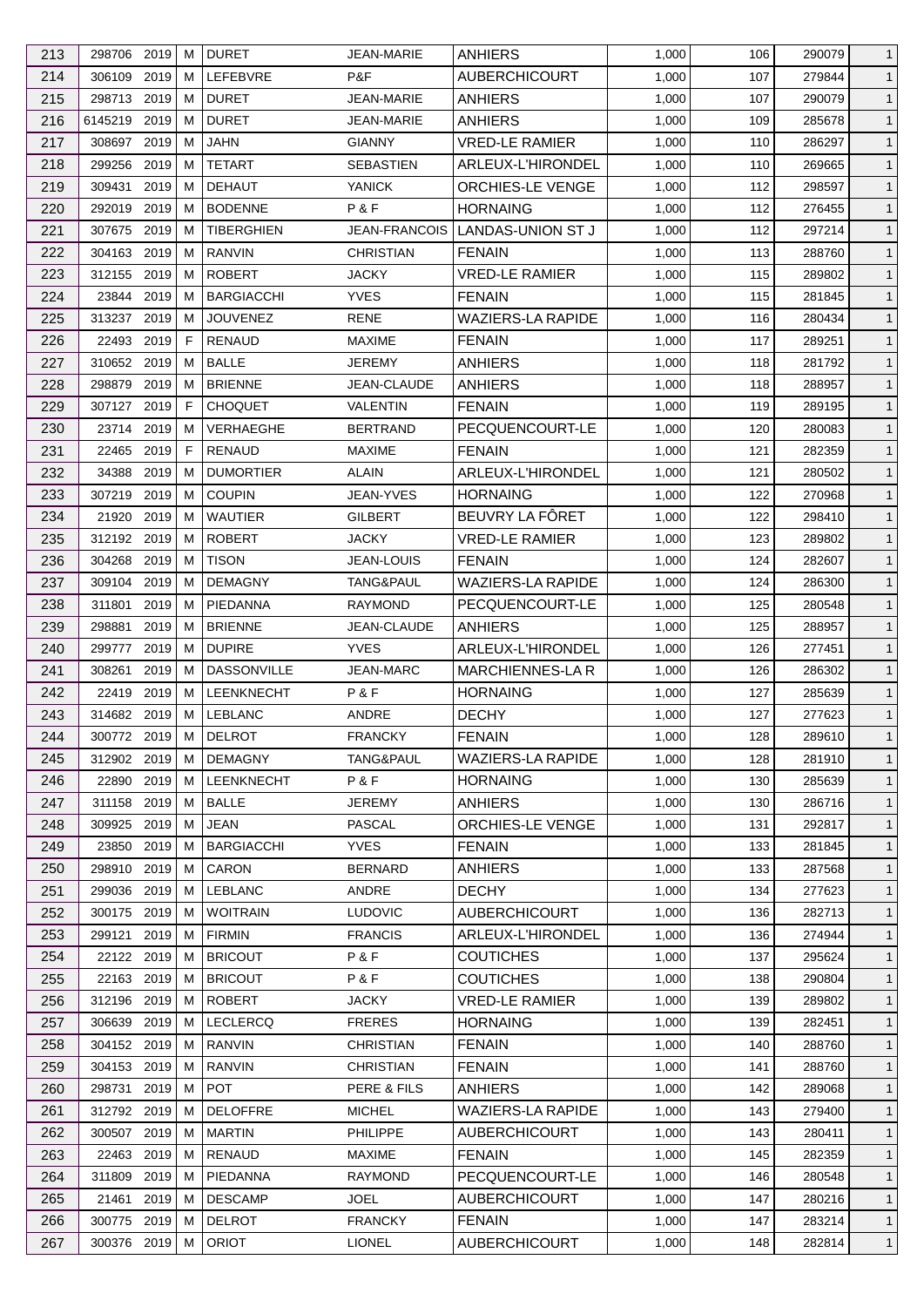| 268 | 22402 2019    |      | м  | <b>LEENKNECHT</b>  | P&F                 | <b>HORNAING</b>          | 1,000 | 148 | 285639 | $\mathbf{1}$ |
|-----|---------------|------|----|--------------------|---------------------|--------------------------|-------|-----|--------|--------------|
| 269 | 22449 2019    |      | м  | LEENKNECHT         | P&F                 | <b>HORNAING</b>          | 1,000 | 149 | 279018 | $\mathbf{1}$ |
| 270 | 322464        | 2019 | м  | <b>LEENKNECHT</b>  | P&F                 | <b>HORNAING</b>          | 1,000 | 149 | 285639 | $\mathbf{1}$ |
| 271 | 304298 2019   |      | м  | <b>DELROT</b>      | <b>TONY</b>         | <b>FENAIN</b>            | 1,000 | 150 | 288476 | $\mathbf{1}$ |
| 272 | 300626        | 2019 | м  | LEFEBVRE           | P&F                 | <b>AUBERCHICOURT</b>     | 1,000 | 151 | 279844 | $\mathbf{1}$ |
| 273 | 312938        | 2019 | м  | <b>DEMAGNY</b>     | TANG&PAUL           | <b>WAZIERS-LA RAPIDE</b> | 1,000 | 152 | 281910 | $\mathbf{1}$ |
| 274 | 310332 2019   |      | м  | <b>GORGIBUS</b>    | <b>JEAN-JACQUES</b> | PECQUENCOURT-LE          | 1,000 | 153 | 286602 | $\mathbf{1}$ |
| 275 | 313334 2019   |      | м  | <b>HANQUEZ</b>     | DAVID               | <b>HORNAING</b>          | 1,000 | 153 | 276960 | $\mathbf{1}$ |
| 276 | 363666        | 2019 | M  | <b>DUMORTIER</b>   | ALAIN               | ARLEUX-L'HIRONDEL        | 1,000 | 155 | 280502 | $\mathbf{1}$ |
| 277 | 300107 2019   |      | м  | <b>DUPIRE</b>      | <b>YVES</b>         | ARLEUX-L'HIRONDEL        | 1,000 | 155 | 277451 | $\mathbf{1}$ |
| 278 | 1069257 2019  |      | м  | COUSIN             | JEAN-YVES           | ROOST WARENDIN-L'        | 1,000 | 156 | 289431 | $\mathbf{1}$ |
| 279 | 299366 2019   |      | м  | <b>FAVA</b>        | <b>BENJAMIN</b>     | ARLEUX-L'HIRONDEL        | 1,000 | 157 | 277771 | $\mathbf{1}$ |
| 280 | 363670 2019   |      | м  | <b>DUMORTIER</b>   | ALAIN               | ARLEUX-L'HIRONDEL        | 1,000 | 157 | 280502 | $\mathbf{1}$ |
| 281 | 307022 2019   |      | м  | <b>CLIQUE</b>      | PHILIPPE            | <b>HORNAING</b>          | 1,000 | 158 | 274731 | $\mathbf{1}$ |
| 282 | 309435 2019   |      | м  | <b>DEHAUT</b>      | <b>YANICK</b>       | ORCHIES-LE VENGE         | 1,000 | 159 | 298597 | $\mathbf{1}$ |
| 283 | 304303 2019   |      | м  | VAILLE             | <b>PASCAL</b>       | <b>FENAIN</b>            | 1,000 | 159 | 282393 | $\mathbf{1}$ |
|     |               |      |    |                    | P&F                 |                          |       |     |        |              |
| 284 | 300633        | 2019 | м  | LEFEBVRE           |                     | <b>AUBERCHICOURT</b>     | 1,000 | 160 | 286404 | $\mathbf{1}$ |
| 285 | 299182 2019   |      | м  | <b>DORDAIN</b>     | JEAN-JACQUES        | ARLEUX-L'HIRONDEL        | 1,000 | 160 | 266837 | $\mathbf{1}$ |
| 286 | 298922 2019   |      | м  | CARON              | <b>BERNARD</b>      | <b>ANHIERS</b>           | 1,000 | 161 | 287568 | $\mathbf{1}$ |
| 287 | 308671        | 2019 | M  | <b>JAHN</b>        | <b>GIANNY</b>       | <b>VRED-LE RAMIER</b>    | 1,000 | 162 | 280894 | $\mathbf{1}$ |
| 288 | 309360        | 2019 | м  | <b>DUMORTIER</b>   | ALAIN               | ARLEUX-L'HIRONDEL        | 1,000 | 164 | 280502 | $\mathbf{1}$ |
| 289 | 22481         | 2019 | М  | <b>RENAUD</b>      | <b>MAXIME</b>       | <b>FENAIN</b>            | 1,000 | 164 | 282359 | $\mathbf{1}$ |
| 290 | 300662 2019   |      | м  | LEFEBVRE           | P&F                 | <b>AUBERCHICOURT</b>     | 1,000 | 165 | 286404 | $\mathbf{1}$ |
| 291 | 306627        | 2019 | м  | <b>LECLERCQ</b>    | <b>FRERES</b>       | <b>HORNAING</b>          | 1,000 | 166 | 289128 | $\mathbf{1}$ |
| 292 | 305281        | 2019 | м  | CARNEAUX           | <b>REGIS</b>        | FLINES LEZ RÂCHES        | 1,000 | 166 | 286684 | $\mathbf{1}$ |
| 293 | 298920        | 2019 | F  | <b>CARON</b>       | <b>BERNARD</b>      | <b>ANHIERS</b>           | 1,000 | 167 | 287568 | $\mathbf{1}$ |
| 294 | 308280        | 2019 | м  | <b>DASSONVILLE</b> | <b>JEAN-MARC</b>    | <b>MARCHIENNES-LA R</b>  | 1,000 | 168 | 292569 | $\mathbf{1}$ |
| 295 | 307862 2019   |      | м  | LEMAIRE            | <b>JEAN-LOUIS</b>   | LANDAS-UNION ST J        | 1,000 | 169 | 295852 | $\mathbf{1}$ |
| 296 | 300354 2019   |      | м  | <b>ORIOT</b>       | <b>LIONEL</b>       | <b>AUBERCHICOURT</b>     | 1,000 | 169 | 282814 | $\mathbf{1}$ |
| 297 | 307667 2019   |      | м  | <b>TIBERGHIEN</b>  | JEAN-JACQUES        | BEUVRY LA FÔRET          | 1,000 | 170 | 288279 | $\mathbf{1}$ |
| 298 | 299120 2019   |      | M  | <b>FIRMIN</b>      | <b>FRANCIS</b>      | ARLEUX-L'HIRONDEL        | 1,000 | 170 | 274944 | $\mathbf{1}$ |
| 299 | 299137 2019 M |      |    | <b>FIRMIN</b>      | <b>FRANCIS</b>      | ARLEUX-L'HIRONDEL        | 1,000 | 171 | 274944 | $\mathbf{1}$ |
| 300 | 373317 2019   |      | М  | DANNEL             | <b>ALBERT</b>       | <b>FENAIN</b>            | 1,000 | 171 | 281311 | $\mathbf{1}$ |
| 301 | 298705 2019   |      | м  | <b>DURET</b>       | <b>JEAN-MARIE</b>   | <b>ANHIERS</b>           | 1,000 | 172 | 290079 | $\mathbf{1}$ |
| 302 | 429527        | 2019 | м  | <b>DEPOORTERE</b>  | <b>GILBERT</b>      | <b>HORNAING</b>          | 1,000 | 172 | 285568 | $\mathbf{1}$ |
| 303 | 22205         | 2019 | м  | <b>CARNEAUX</b>    | <b>REGIS</b>        | FLINES LEZ RÂCHES        | 1,000 | 173 | 286684 | $\mathbf{1}$ |
| 304 | 310746 2019   |      | м  | <b>BUTRUILLE</b>   | <b>DOMINIQUE</b>    | <b>ROOST WARENDIN-L'</b> | 1,000 | 173 | 290499 | $\mathbf{1}$ |
| 305 | 23216 2019    |      | м  | <b>BORNEMAN</b>    | <b>GREGORY</b>      | PECQUENCOURT-LE          | 1,000 | 174 | 287502 | $\mathbf{1}$ |
| 306 | 309837        | 2019 | м  | <b>DEMARCQ</b>     | <b>FRERES</b>       | ORCHIES-LE VENGE         | 1,000 | 175 | 297606 | $\mathbf{1}$ |
| 307 | 305339        | 2019 | F  | CARNEAUX           | <b>REGIS</b>        | FLINES LEZ RÂCHES        | 1,000 | 176 | 291738 | $\mathbf{1}$ |
| 308 | 299114 2019   |      | M  | <b>FIRMIN</b>      | <b>FRANCIS</b>      | ARLEUX-L'HIRONDEL        | 1,000 | 177 | 274944 | $\mathbf{1}$ |
| 309 | 300797        | 2019 | F  | <b>DELROT</b>      | <b>FRANCKY</b>      | <b>FENAIN</b>            | 1,000 | 177 | 283214 | $\mathbf{1}$ |
| 310 | 305118 2019   |      | м  | <b>MOSER</b>       | <b>CHRISTOPHE</b>   | <b>WAZIERS-LA RAPIDE</b> | 1,000 | 178 | 285537 | $\mathbf{1}$ |
| 311 | 1069266       | 2019 | м  | <b>COUSIN</b>      | JEAN-YVES           | ROOST WARENDIN-L'        | 1,000 | 179 | 289431 | $\mathbf{1}$ |
| 312 | 298929        | 2019 | м  | CARON              | <b>BERNARD</b>      | <b>ANHIERS</b>           | 1,000 | 179 | 287568 | $\mathbf{1}$ |
| 313 | 304148        | 2019 | м  | RANVIN             | <b>CHRISTIAN</b>    | <b>FENAIN</b>            | 1,000 | 180 | 288760 | $\mathbf{1}$ |
| 314 | 23119         | 2019 | F  | <b>BOONAERT</b>    | DANIEL              | ORCHIES-LE VENGE         | 1,000 | 182 | 292673 | $\mathbf{1}$ |
| 315 | 307231        | 2019 | F  | <b>COUPIN</b>      | JEAN-YVES           | <b>HORNAING</b>          | 1,000 | 183 | 277702 | $\mathbf{1}$ |
| 316 | 308882 2019   |      | м  | <b>SZPERKA</b>     | <b>STANISLAS</b>    | <b>MONTIGNY EN OSTR</b>  | 1,000 | 184 | 280631 | $\mathbf{1}$ |
|     |               | 2019 |    | <b>POTELLE</b>     | P&F                 | <b>HORNAING</b>          |       |     |        |              |
| 317 | 307147        |      | м  |                    |                     |                          | 1,000 | 185 | 289867 | $\mathbf{1}$ |
| 318 | 304203 2019   |      | м  | DANNEL             | ALBERT              | <b>FENAIN</b>            | 1,000 | 185 | 288062 | $\mathbf{1}$ |
| 319 | 300331        | 2019 | F. | <b>ORIOT</b>       | <b>LIONEL</b>       | AUBERCHICOURT            | 1,000 | 186 | 277485 | $\mathbf{1}$ |
| 320 | 22155 2019    |      | м  | <b>BRICOUT</b>     | P&F                 | <b>COUTICHES</b>         | 1,000 | 186 | 295624 | $\mathbf{1}$ |
| 321 | 307856 2019   |      | м  | LEMAIRE            | JEAN-LOUIS          | LANDAS-UNION ST J        | 1,000 | 189 | 301236 | $\mathbf{1}$ |
| 322 | 299367 2019   |      | м  | <b>FAVA</b>        | <b>BENJAMIN</b>     | ARLEUX-L'HIRONDEL        | 1,000 | 189 | 277771 | $\mathbf{1}$ |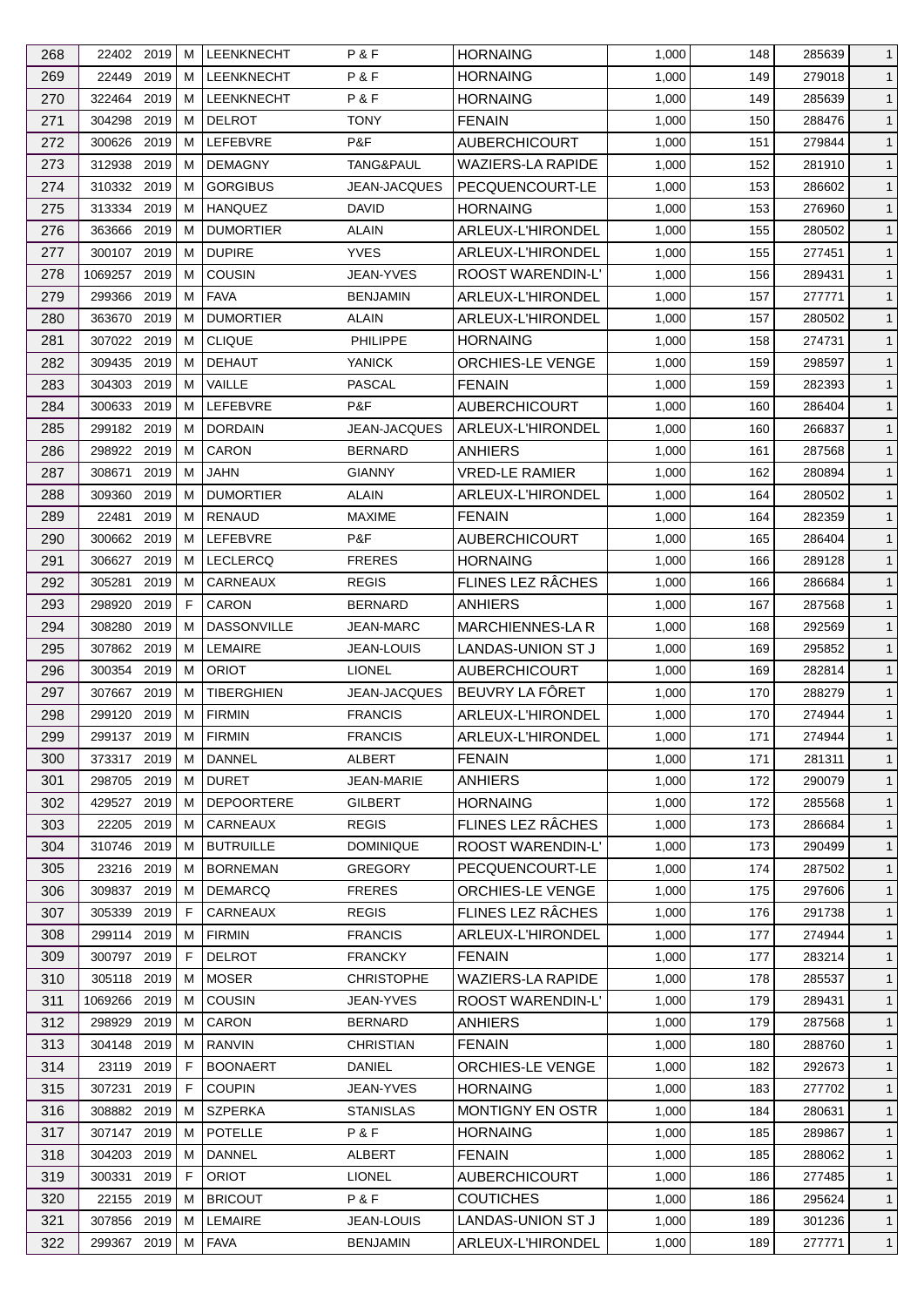| 323 | 308790 2019          |      | м       | <b>DUCHATEAU</b>            | ALBERT                      | <b>WAZIERS-LA RAPIDE</b> | 1,000 | 190 | 286663 | $\mathbf{1}$   |
|-----|----------------------|------|---------|-----------------------------|-----------------------------|--------------------------|-------|-----|--------|----------------|
| 324 | 308911               | 2019 | м       | <b>NAWRATH</b>              | <b>CHRISTIAN</b>            | PECQUENCOURT-LE          | 1,000 | 191 | 288264 | $\mathbf{1}$   |
| 325 | 313365               | 2019 | м       | <b>HANQUEZ</b>              | <b>DAVID</b>                | <b>HORNAING</b>          | 1,000 | 192 | 276960 | $\mathbf{1}$   |
| 326 | 305905               | 2019 | м       | <b>CREPIEUX</b>             | <b>FRERES</b>               | <b>DECHY</b>             | 1,000 | 193 | 279461 | $\mathbf{1}$   |
| 327 | 301740               | 2019 | F       | <b>DESCAMPS</b>             | <b>YVES</b>                 | BEUVRY LA FÔRET          | 1,000 | 193 | 296271 | $\mathbf{1}$   |
| 328 | 314590               | 2019 | м       | <b>TETART</b>               | <b>SEBASTIEN</b>            | ARLEUX-L'HIRONDEL        | 1,000 | 195 | 269665 | $\mathbf{1}$   |
| 329 | 22415 2019           |      | м       | LEENKNECHT                  | P&F                         | <b>HORNAING</b>          | 1,000 | 195 | 285639 | $\mathbf{1}$   |
| 330 | 314303 2019          |      | м       | PIEDANNA                    | P&F                         | DOUAI/FRAIS MARAIS       | 1,000 | 196 | 284809 | $\mathbf{1}$   |
| 331 | 21515                | 2019 | F       | <b>DELROT</b>               | <b>FRANCKY</b>              | <b>FENAIN</b>            | 1,000 | 196 | 283214 | $\mathbf{1}$   |
| 332 | 22064                | 2019 | м       | <b>GANTIER</b>              | <b>SIMON</b>                | <b>COUTICHES</b>         | 1,000 | 197 | 297027 | $\mathbf{1}$   |
| 333 | 298726               | 2019 | м       | <b>DURET</b>                | JEAN-MARIE                  | <b>ANHIERS</b>           | 1,000 | 197 | 285678 | $\mathbf{1}$   |
| 334 | 300306               | 2019 | M       | <b>ORIOT</b>                | <b>LIONEL</b>               | <b>AUBERCHICOURT</b>     | 1,000 | 197 | 282814 | $\mathbf{1}$   |
| 335 | 299250               | 2019 | м       | <b>TETART</b>               | <b>SEBASTIEN</b>            | ARLEUX-L'HIRONDEL        | 1,000 | 199 | 269665 | $\mathbf{1}$   |
| 336 | 309538               | 2019 | м       | <b>DESMONS</b>              | <b>LUCIEN</b>               | ORCHIES-LE VENGE         | 1,000 | 199 | 298484 | $\mathbf{1}$   |
| 337 | 301822 2019          |      | м       | <b>WAUTIER</b>              | GILBERT                     | BEUVRY LA FÔRET          | 1,000 | 200 | 298410 | $\mathbf{1}$   |
| 338 | 295397 2019          |      | м       | <b>TETART</b>               | <b>SEBASTIEN</b>            | ARLEUX-L'HIRONDEL        | 1,000 | 200 | 269665 | $\mathbf{1}$   |
| 339 | 311815               | 2019 | м       | PIEDANNA                    | <b>RAYMOND</b>              | PECQUENCOURT-LE          | 1,000 | 201 | 287132 | $\mathbf{1}$   |
| 340 | 306759               | 2019 | м       | LEENKNECHT                  | P&F                         | <b>HORNAING</b>          | 1,000 | 202 | 285639 | $\mathbf{1}$   |
| 341 | 300342 2019          |      | м       | <b>ORIOT</b>                | <b>LIONEL</b>               | <b>AUBERCHICOURT</b>     | 1,000 | 203 | 282814 | $\mathbf{1}$   |
| 342 | 21425                | 2019 | м       | <b>DESCAMP</b>              | JOEL                        | <b>AUBERCHICOURT</b>     | 1,000 | 203 | 274277 | $\mathbf{1}$   |
| 343 | 306301               | 2019 | м       | <b>BODENNE</b>              | P & F                       | <b>HORNAING</b>          | 1,000 | 204 | 283805 | $\mathbf{1}$   |
| 344 | 308325               | 2019 | м       | <b>DESCARPENTRIES</b>       | <b>MICHAEL</b>              | MARCHIENNES-LA R         | 1,000 | 206 | 285963 | $\mathbf{1}$   |
| 345 | 314559               | 2019 | м       | CARON                       | <b>BERNARD</b>              | ANHIERS                  | 1,000 | 206 | 287568 | $\mathbf{1}$   |
| 346 | 299139               | 2019 | м       | <b>FIRMIN</b>               | <b>FRANCIS</b>              | ARLEUX-L'HIRONDEL        | 1,000 | 207 | 274944 | $\mathbf{1}$   |
| 347 | 313223               | 2019 | м       | <b>DUPIRE</b>               | <b>YVES</b>                 | ARLEUX-L'HIRONDEL        | 1,000 | 208 | 277451 | $\mathbf{1}$   |
|     |                      |      |         |                             |                             |                          |       |     |        |                |
| 348 | 372196               | 2019 | м       | <b>GIORGETTI</b>            | JOSE                        | <b>AUBERCHICOURT</b>     | 1,000 | 208 | 274463 | $\mathbf{1}$   |
| 349 | 311835               | 2019 | м       | PIEDANNA                    | RAYMOND                     | PECQUENCOURT-LE          | 1,000 | 209 | 280548 | $\mathbf{1}$   |
| 350 | 24004<br>306724 2019 | 2019 | М<br>F. | <b>FRANCK</b><br>LEENKNECHT | <b>JEAN-FRANCOIS</b><br>P&F | <b>FENAIN</b>            | 1,000 | 210 | 292307 | $\mathbf{1}$   |
| 351 | 309436 2019          |      | м       |                             |                             | <b>HORNAING</b>          | 1,000 | 211 | 279018 | $\mathbf{1}$   |
| 352 |                      |      |         | <b>DEHAUT</b>               | <b>YANICK</b>               | ORCHIES-LE VENGE         | 1,000 | 212 | 298597 | $\mathbf{1}$   |
| 353 | 299219               | 2019 | М       | <b>TETART</b>               | <b>SEBASTIEN</b>            | ARLEUX-L'HIRONDEL        | 1,000 | 212 | 269665 | $\mathbf{1}$   |
| 354 | 23220 2019           |      | M       | <b>BORNEMAN</b>             | <b>GREGORY</b>              | PECQUENCOURT-LE          | 1,000 | 213 | 287502 | $\mathbf{1}$   |
| 355 | 309951 2019          |      | F       | <b>BOONAERT</b>             | <b>DANIEL</b>               | ORCHIES-LE VENGE         | 1,000 | 213 | 292673 | $\mathbf{1}$   |
| 356 | 304249               | 2019 | M       | <b>TISON</b>                | JEAN-LOUIS                  | <b>FENAIN</b>            | 1,000 | 214 | 282607 | $\mathbf{1}$   |
| 357 | 309858 2019          |      | м       | <b>DEMARCQ</b>              | <b>FRERES</b>               | <b>ORCHIES-LE VENGE</b>  | 1,000 | 215 | 297606 | $\mathbf{1}$   |
| 358 | 302224 2019          |      | м       | <b>MOSER</b>                | <b>CHRISTOPHE</b>           | <b>WAZIERS-LA RAPIDE</b> | 1,000 | 215 | 285537 | $\mathbf{1}$   |
| 359 | 299037 2019          |      | м       | <b>BALLE</b>                | <b>JEREMY</b>               | <b>ANHIERS</b>           | 1,000 | 215 | 281792 | $\mathbf{1}$   |
| 360 | 304327 2019          |      | м       | VAILLE                      | <b>PASCAL</b>               | <b>FENAIN</b>            | 1,000 | 216 | 288912 | $\mathbf{1}$   |
| 361 | 307616 2019          |      | M       | <b>TIBERGHIEN</b>           | JEAN-JACQUES                | BEUVRY LA FÔRET          | 1,000 | 217 | 288279 | $\mathbf{1}$   |
| 362 | 299213 2019          |      | м       | <b>TETART</b>               | <b>SEBASTIEN</b>            | ARLEUX-L'HIRONDEL        | 1,000 | 218 | 269665 | $\mathbf{1}$   |
| 363 | 305830 2019          |      | м       | COUSIN                      | JEAN-YVES                   | <b>ROOST WARENDIN-L'</b> | 1,000 | 219 | 285297 | $\mathbf{1}$   |
| 364 | 311018 2019          |      | М       | LIBERT                      | <b>JEAN-PIERRE</b>          | ROOST WARENDIN-L'        | 1,000 | 220 | 287936 | $\mathbf{1}$   |
| 365 | 304546 2019          |      | м       | <b>DELROT</b>               | <b>FRANCKY</b>              | <b>FENAIN</b>            | 1,000 | 221 | 289610 | $\mathbf{1}$   |
| 366 | 306705 2019          |      | м       | LEENKNECHT                  | P&F                         | <b>HORNAING</b>          | 1,000 | 221 | 279018 | $\mathbf{1}$   |
| 367 | 314304 2019          |      | м       | PIEDANNA                    | P&F                         | DOUAI/FRAIS MARAIS       | 1,000 | 221 | 284809 | $\mathbf{1}$   |
| 368 | 299752 2019          |      | м       | <b>DUPIRE</b>               | <b>YVES</b>                 | ARLEUX-L'HIRONDEL        | 1,000 | 222 | 277451 | $\mathbf{1}$   |
| 369 | 298958               | 2019 | м       | CARON                       | <b>BERNARD</b>              | <b>ANHIERS</b>           | 1,000 | 223 | 282501 | $\mathbf{1}$   |
| 370 | 298812 2019          |      | м       | LAINE                       | <b>ERIC</b>                 | <b>ANHIERS</b>           | 1,000 | 223 | 287761 | $\mathbf{1}$   |
| 371 | 301463 2019          |      | м       | <b>DEBRUILLE</b>            | <b>LUDOVIC</b>              | BEUVRY LA FÔRET          | 1,000 | 224 | 296574 | $\mathbf{1}$   |
| 372 | 313800               | 2019 | M       | <b>MAROCCHINI</b>           | <b>FABRICE</b>              | <b>DECHY</b>             | 1,000 | 225 | 281171 | $\mathbf{1}$   |
| 373 | 311012 2019          |      | м       | LIBERT                      | <b>JEAN-PIERRE</b>          | ROOST WARENDIN-L'        | 1,000 | 225 | 283771 | $\mathbf{1}$   |
| 374 | 299271               | 2019 | м       | TETART                      | <b>SEBASTIEN</b>            | ARLEUX-L'HIRONDEL        | 1,000 | 226 | 275864 | $\mathbf{1}$   |
| 375 | 22964 2019           |      | F       | VAN DAMME                   | <b>LUCIEN</b>               | <b>MONTIGNY EN OSTR</b>  | 1,000 | 226 | 275333 | $\mathbf{1}$   |
| 376 | 302240 2019          |      | м       | <b>DEMETTE</b>              | JEAN-LUC                    | DOUAI-L'UNION            | 1,000 | 227 | 284771 | $\mathbf{1}$   |
| 377 | 307038 2019          |      | М       | <b>CLIQUE</b>               | PHILIPPE                    | <b>HORNAING</b>          | 1,000 | 227 | 269882 | $\overline{1}$ |